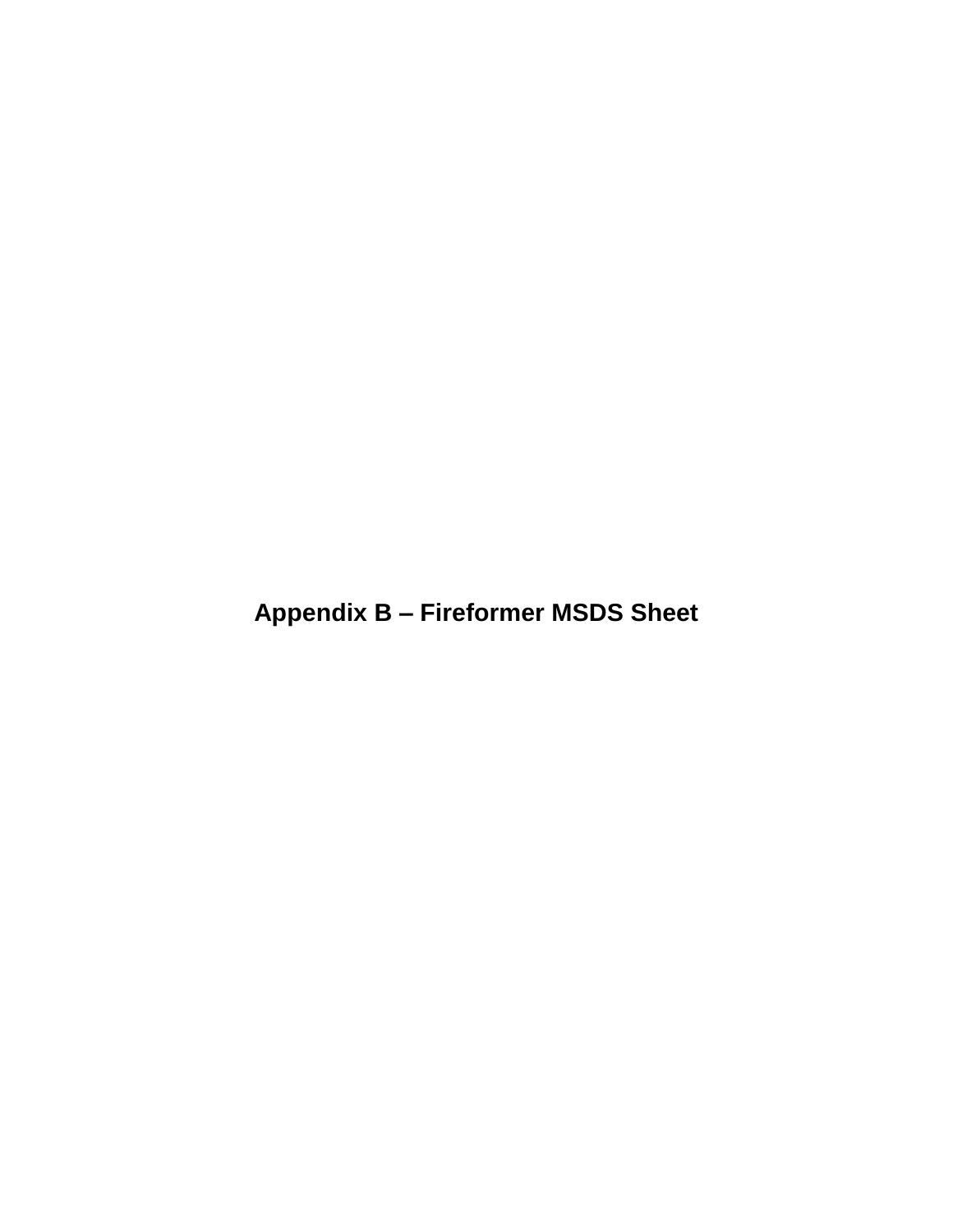## MATERIAL SAFETY DATA SHEET

This Material Safety Data Sheet contains environmental, health and toxicology information for your employees. Please make sure this information is given to them. It also contains information to help you meet community right-to-know/emergency response reporting requirements under SARA Title III and many other laws. If you resell this product, this MSDS must be given to the buyer or the information incorporated in your MSDS. Discard any previous edition of this MSDS.

This revision updates Sections 1 (Product Identification) and 11 (Regulatory Information).

## **PRODUCT IDENTIFICATION**

## A HAZARD WARNING IS NOT REQUIRED FOR THIS PRODUCT UNDER OSHA HAZARD COMMUNICATION STANDARD (29 CFR 1910.1200)

## MATERIAL IDENTIFICATION

Name: **INDRAWAX 5658-SC CAS** Registry Number **64742-51-4**

Synonyms

Paraffin Waxes **Transportation Emergency Phone (212) 688-8080**

Chemical Family Petroleum Hydrocarbon

## OSHA HAZARD DETERMINATION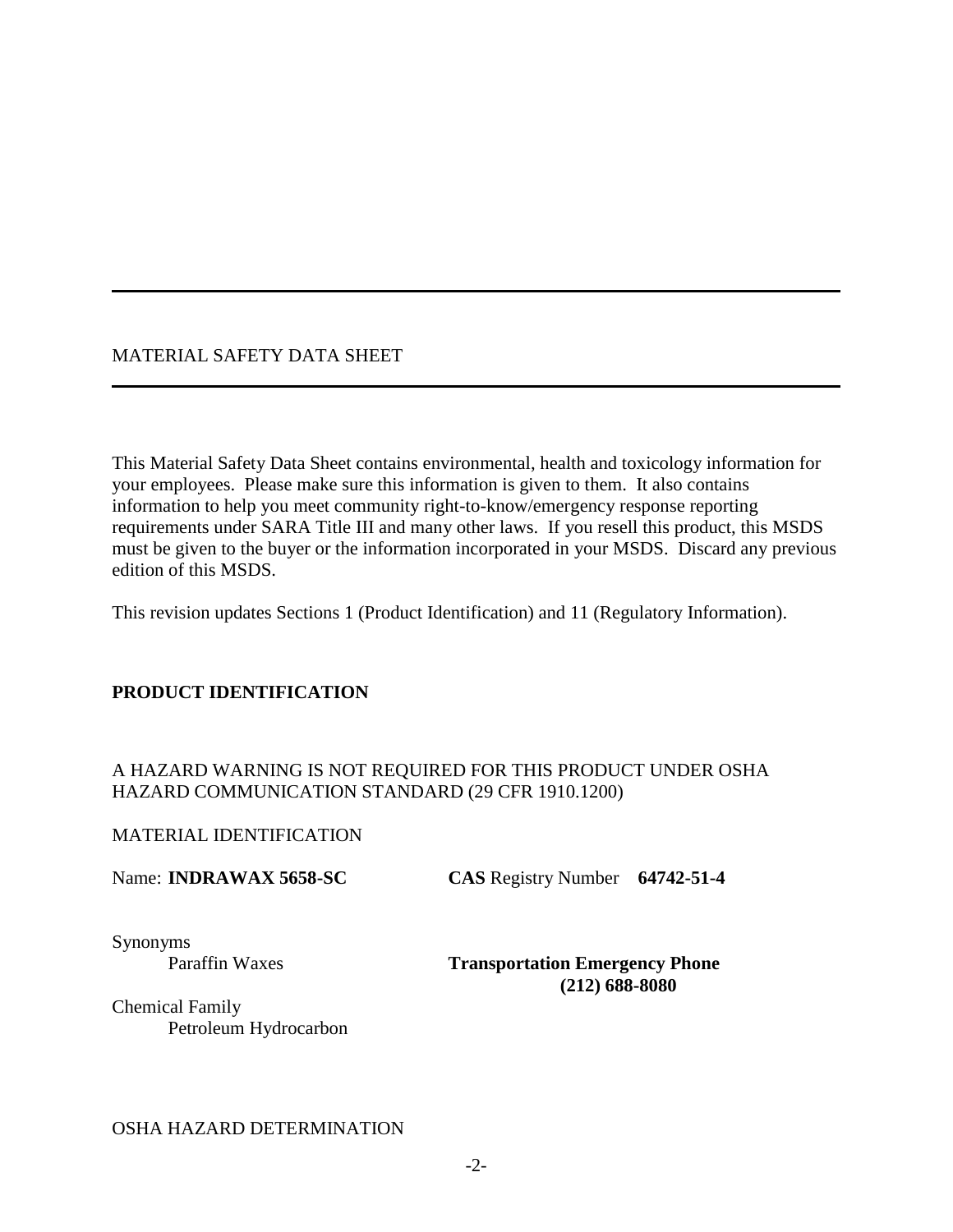The material is not hazardous as defined by OSHA's Hazard Communication Standard, 29 CFR 1910.1200. Refer to Section XI of this MSDS for federal and state regulatory information.

Hazardous Ingredients: None

Hazardous Physical Properties: None

EXPOSURE LIMIT FOR TOTAL PRODUCT  $2 \text{ mg/m}^3$  for wax fumes in air for an 8-hour workday. BASIS: OSHA Regulation 29 CFR 1910.1000 and by the American Industrial Hygienists (ACGIH)

#### **PHYSICAL DATA**

 $N/A$  Nil

Vapor Density  $(Air = 1.0)$  Evaporation Rate Not determined Nil

130-140 Degrees  $F$   $N/A$ 

Appearance and Odor Specific Gravity  $(H_2O = 1)$ No odor Less than 1

Boiling Point/Range  $\%$  Volatile (by volume)

Vapor Pressure Solubility in Water Nil Insoluble

Melting Point D-87 Volatile Organic Content

#### **REACTIVITY DATA**

Hazardous Decomposition Materials: Hazardous gases/vapors produced are carbon dioxide, incomplete combustion may produce carbon monoxide.

Conditions to Avoid: Strong oxidizing materials, heat, flame.

Hazardous Polymerization: Will not occur.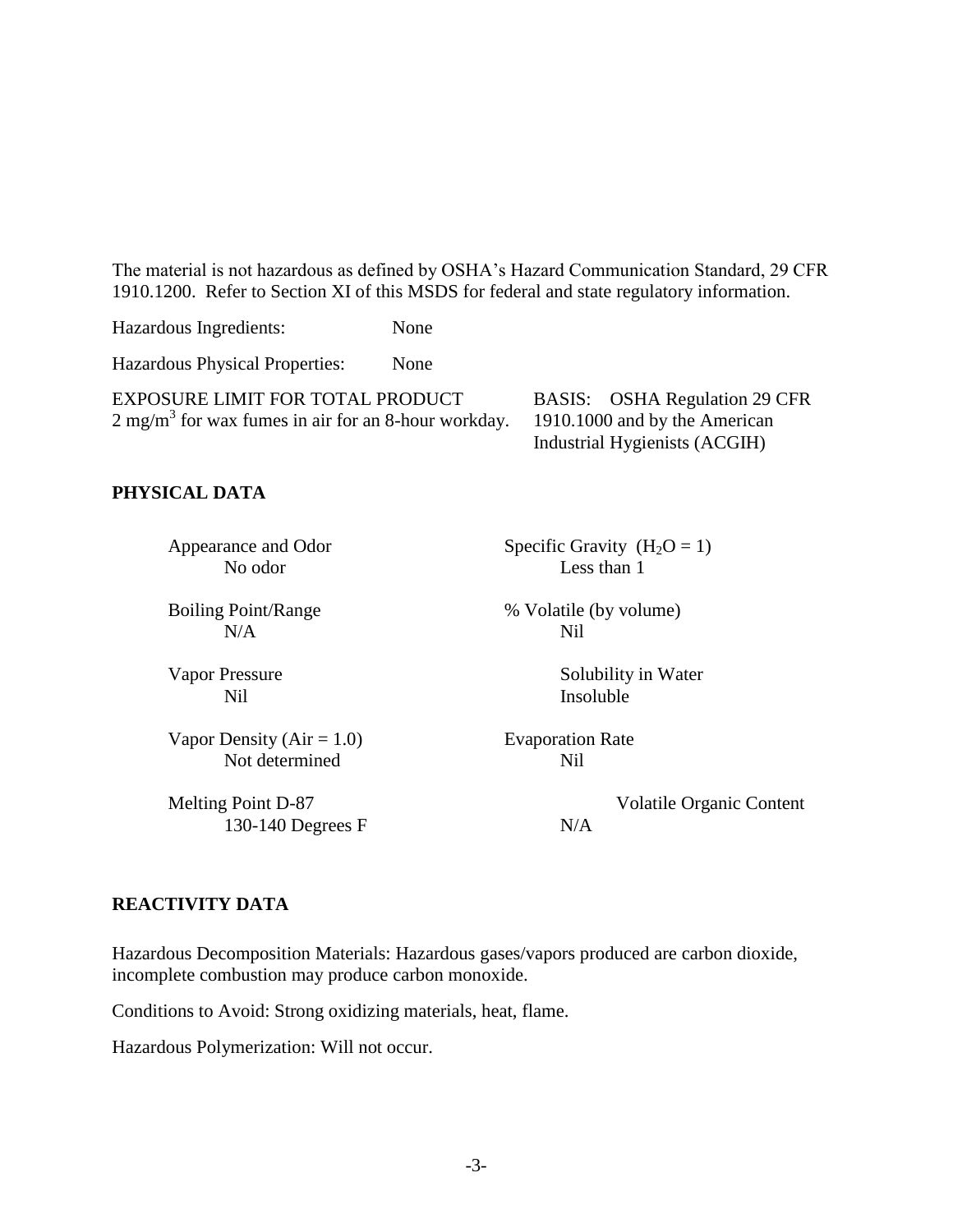## **FIRE PROTECTION**

FLASH POINT: 380ºF D-92 AUTOIGNITION: NDA FLAMMABILITY LIMITS (% by volume in air): Lower: NDA Upper: NDA EXTINGUISHING MEDIA: CO2, dry chemical, foam and water fog. NFPA Ratings: Health 0; Flammability 1; Reactivity 0; Special NDA; HMIS RATINGS: Health 0; Flammability 1; Reactivity 0; other NDA; (Least-0, Slight-1, Moderate-2, High-3, Extreme-4).

These values are obtained using the guidelines or published evaluations prepared by the National Fire Protection Association or, if applicable, the National Paint and Coating Association, and do not necessarily reflect the hazard document **read label** before using this product.

#### FIRE FIGHT PROCEDURES:

In case of fire, smother flames and turn off heat source. **DO NOT** use water to extinguish wax fires as the water may boil violently causing an explosion of hot wax.

## **COMBUSTION PRODUCTS:**

Normal combustion forms carbon dioxide and water vapor; incomplete combustion can produce carbon monoxide.

## **STORAGE, HANDLING AND REACTIVITY**

Hazardous Decomposition Products: NDA

Stability: Stable

Hazardous Polymerization: Polymerization will not occur

Incompatibility: May react with strong oxidizing agents, such as chlorates, nitrates, peroxides, etc.

Special Precautions: **READ AND OBSERVE ALL PRECAUTIONS ON PRODUCT LABEL.**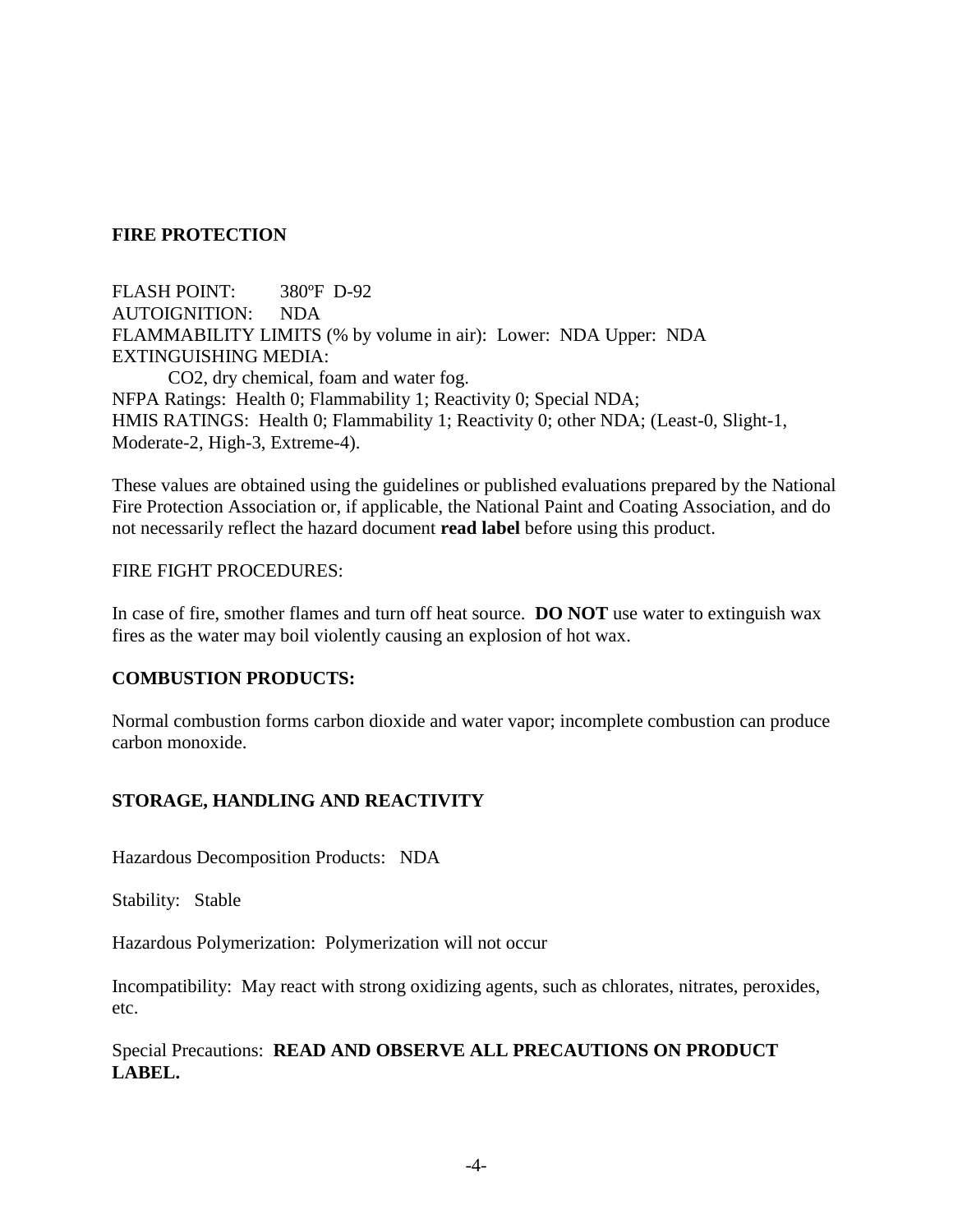# **IMMEDIATE HEALTH EFFECTS**

## EYE CONTACT

The cool material is not expected to cause eye irritation. However, thermal burns may result from contact with the hot material. The degree of the injury will depend on the amount of material that gets into the eye and the speed and thoroughness of the first aid treatment. Signs and symptoms may include pain, tears, swelling, redness and blurred vision.

#### SKIN IRRITATION

If this material is used at elevated temperatures, skin contact can be minimized by wearing protective clothing.

#### RESPIRATORY PROTECTION

No special respiratory protector is normally required. However, if operating conditions create high airborne concentrations, the use of an approved respirator is recommended.

## VENTILATION

No special ventilation is usually necessary. However, if operating conditions create high airborne concentrations of this material, special ventilation may be needed.

## **EMERGENCY AND FIRST AID INFORMATION**

**Eyes:** In case of contact, immediately flush eyes with plenty of water for at least 15 minutes. Call a physician.

**Skin:** If skin is exposed in hot wax, immediately cool by applying cold water. Do not attempt to remove material. Consult a physician.

**Inhalation:** If inhaled, remove to fresh air. If not breathing, give artificial respiration. If breathing is difficult, give oxygen. Call a physician.

## **9. SPILL, LEAK AND DISPOSAL INFORMATION**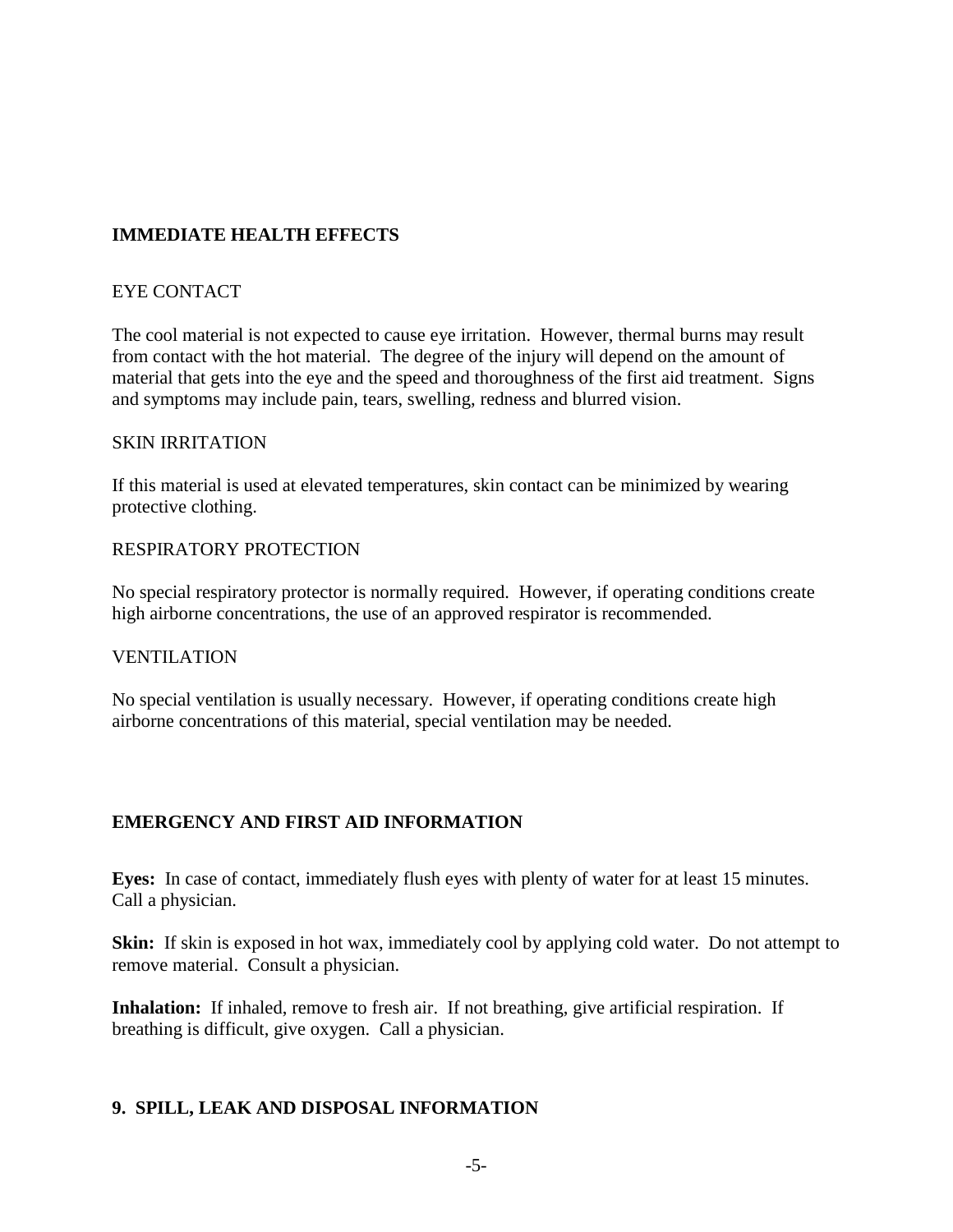**In case of Spill or Leak:** Protect from ignition sources. Contain spill immediately in smallest possible areas. Material will solidify as it cools from a molten state. Recover as much of the product as possible by shovel or mechanical means. Non-recoverable product, contaminated soil, debris and other materials should be placed in proper containers for ultimate disposal. Avoid washing, draining or directing material to storm or sanity sewers.

**NOTE:** Review **FIRE AND EXPLOSION HAZARDS** before proceeding with clean up. Use appropriate **PERSONAL PROTECTIVE EQUIPMENT** during clean up.

**Waste Disposal Method:** Recycle as much of the recoverable product as possible. Treatment, storage, transportation and disposal must be in accordance with applicable Federal, State/Provincial and Local Regulations.

# **10. PRECAUTIONARY MEASURES**

**Respiratory Protection:** None normally required except under unusual circumstances such as described in Section V.

**Ventilation:** Normal shop ventilation.

**Protective Gloves:** Impervious, insulated while handling hot product.

**Eye Protection:** Goggles if handling hot product.

**Other Protective Equipment:** As needed to protect against hot product.

**Safety Precautions:** Normal precautions for handling hot, molten liquid or solutions.

## **REGULATORY INFORMATION**

Federal Regulation

CERCLA, 40 CFR 302 – Not applicable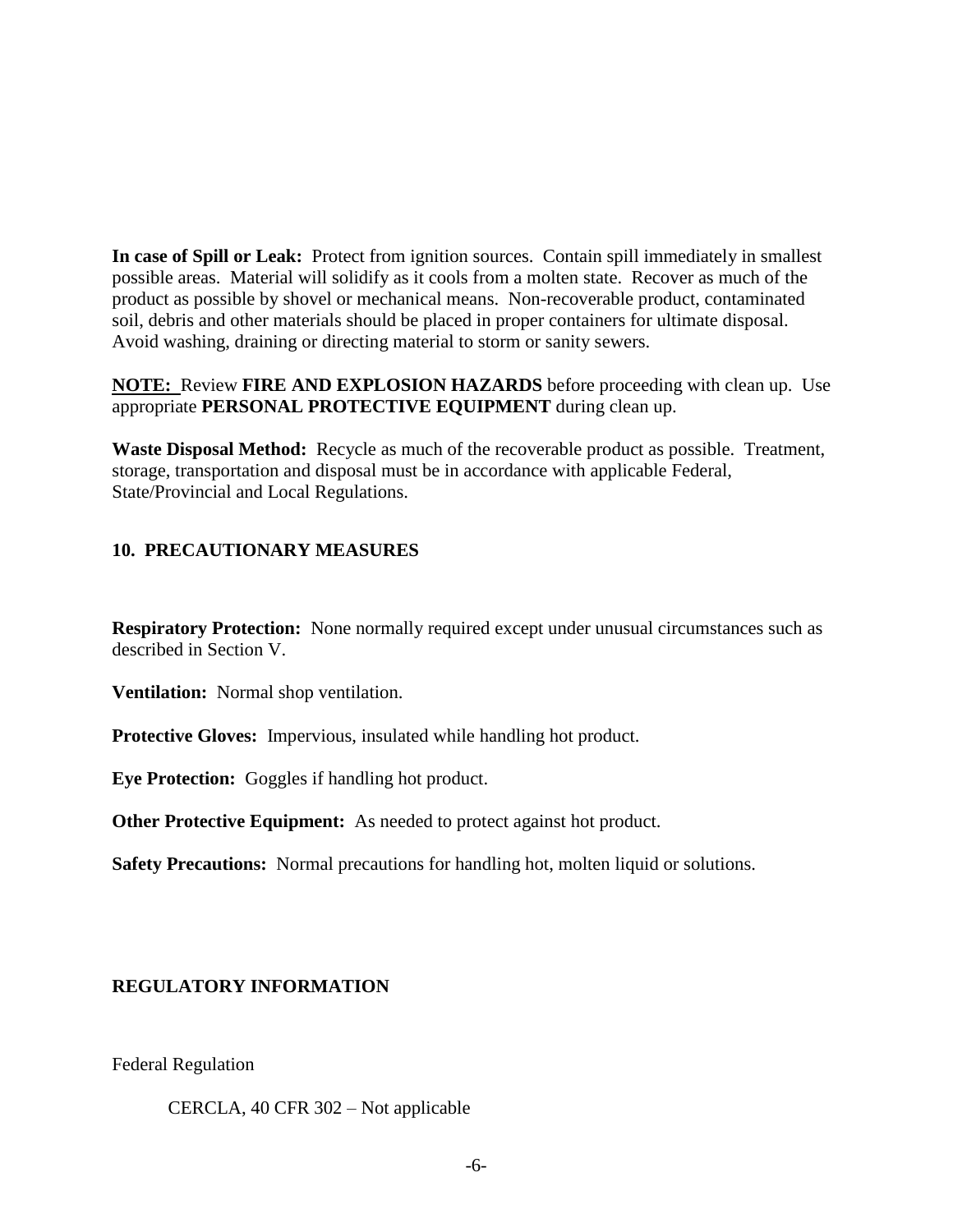# SUPERFUND AMENDMENTS AND REAUTHORIZATION ACT OF 1986, TITLE III SECTIONS 302, 304, 312, 313

**SECTION 302/304 –** Extreme Hazardous Substances (40 CFR 355) The material does not contain extremely hazardous substances at greater than 1.0% concentration; however, it is possible that this material may contain extremely hazardous substances at a lower concentration so that a large enough spill could warrant an Emergency Release Report under Section 304.

**SECTION 311/312 –** MSDS and Chemical Inventory Reporting Requirements (40 CFR 370) The material should be reported under the following EPA hazard categories:

| Immediate (Acute)               | <b>Sudden Release of Pressure</b> |
|---------------------------------|-----------------------------------|
| Health Hazard                   |                                   |
| Delayed (Chronic) Health Hazard | Reactive                          |
| Fire                            | Not Applicable                    |

**NOTE:** See Section II for the concentration of any ingredients classified as hazardous by OSHA.

**Section 313 –** List of Toxic Chemicals (40 CFR 372)

The material does not contain chemical (s) at a level of 1.0% or greater (0.1% for carcinogens) on the list of toxic chemicals and subject to toxic chemical release reporting requirements.

TOXIC SUBSTANCES CONTROL ACT (TSCA), 40 CFR 710

This material is in the TSCA inventory of Chemical Substances and/or is otherwise in compliance with TSCA.

# RESOURCE CONSERVATION AND RECOVERY ACT (RCRA), 40 CFR 261, SUBPART C AND D

The material, when discarded or disposed of, is not specifically listed as a hazardous waste in Federal regulations; however, it could be considered hazardous if it meets criteria for being toxic, corrosive, ignitable or reactive according to U. S. EPA definitions (40 CFR 261). Additionally, it could be designated as hazardous according to state regulations. This material could also become a hazardous waste if it is mixed with or comes in contact with a listed hazardous waste.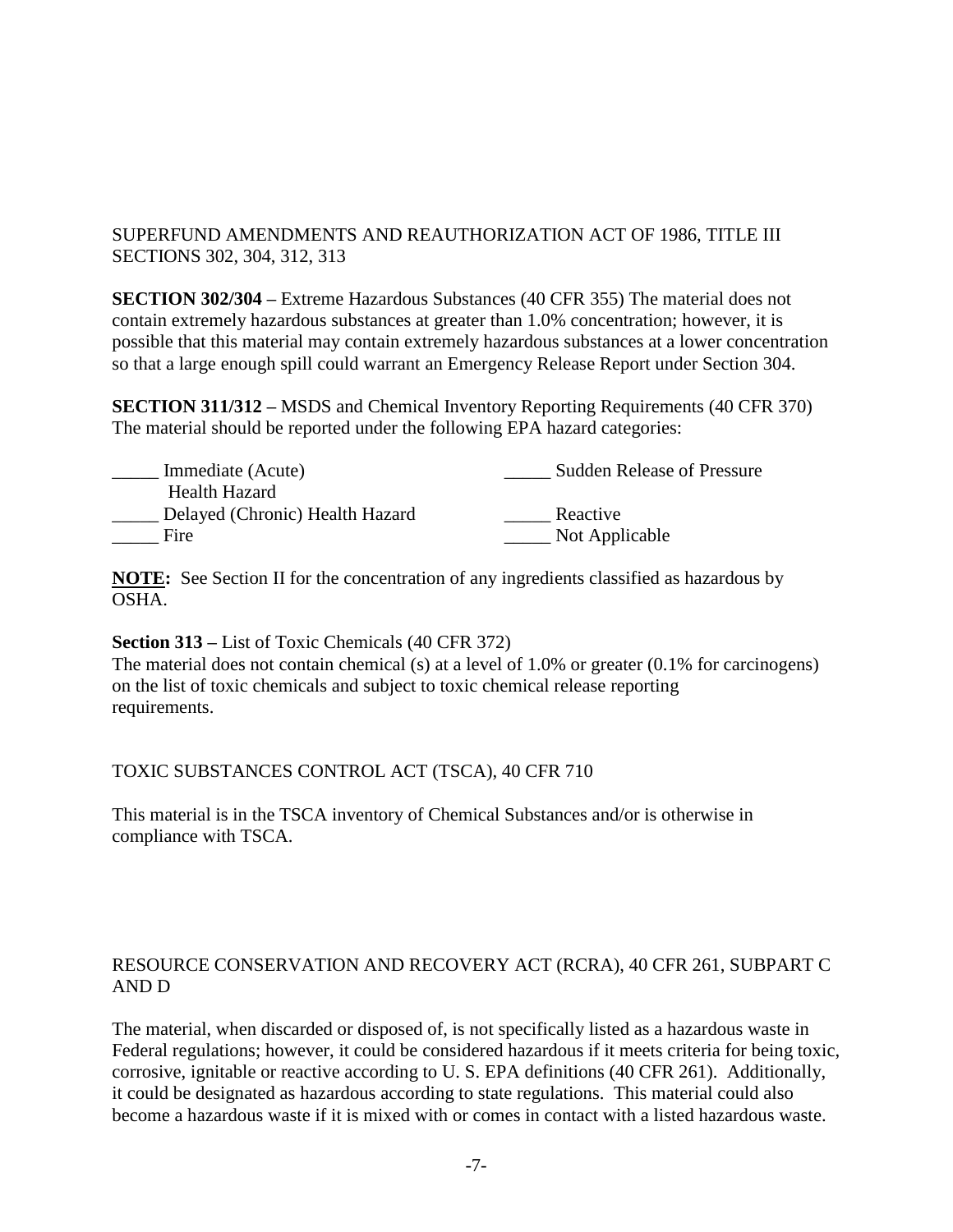If such contact or mixing occurs, check 40 CFR 261 to determine whether it is a hazardous waste. If it is a hazardous waste, Regulations 40 CFR 262, 263, 264 and 268 may apply.

FEDERAL WATER POLLUTION CONTROL ACT, CLEAN WATER ACT, 40 CFR 116 SECTION 311

The material contains the following ingredient (s) which is considered hazardous in navigable waters.

| <b>Ingredient</b> | <b>Reportable Quantity</b> |
|-------------------|----------------------------|
|-------------------|----------------------------|

Petroleum Hydrocarbon Film or sheen upon or discoloration of the water surface or adjoining shoreline.

## HAZARDOUS MATERIALS TRANSPORTATION REGULATIONS, 49 CFR 171 – 178

Not Applicable.

#### STATE REGULATIONS **CALIFORNIA SAFE DRINKING WATER AND TOXIC ENFORCEMENT ACT OF 1986 ("PROPOSITION 65")**

The material does not contain ingredient(s) subject to the Act.

PENNSYLVANIA WORKER AND COMMUNITY RIGHT TO KNOW ACT.

The material contains the following hazardous substances:

| Categories: | $\equiv$ | Hazardous Substance $($ > 1.0%)            |
|-------------|----------|--------------------------------------------|
|             | $\equiv$ | Special Hazardous Substance ( $> 0.01\%$ ) |
|             | $=$      | Environmental Hazard $($ > 1.0%)           |

Non-hazardous ingredient (s) information is withheld as trade secret in accordance with Section 11 (eleven) of Pennsylvania Worker and Community Right to Know Act.

## SARA TITLE III

Title III Section 302/304 Extremely Hazardous Substance: Component CAS No. Percent RQ (Lbs) TPQ (Lbs) None